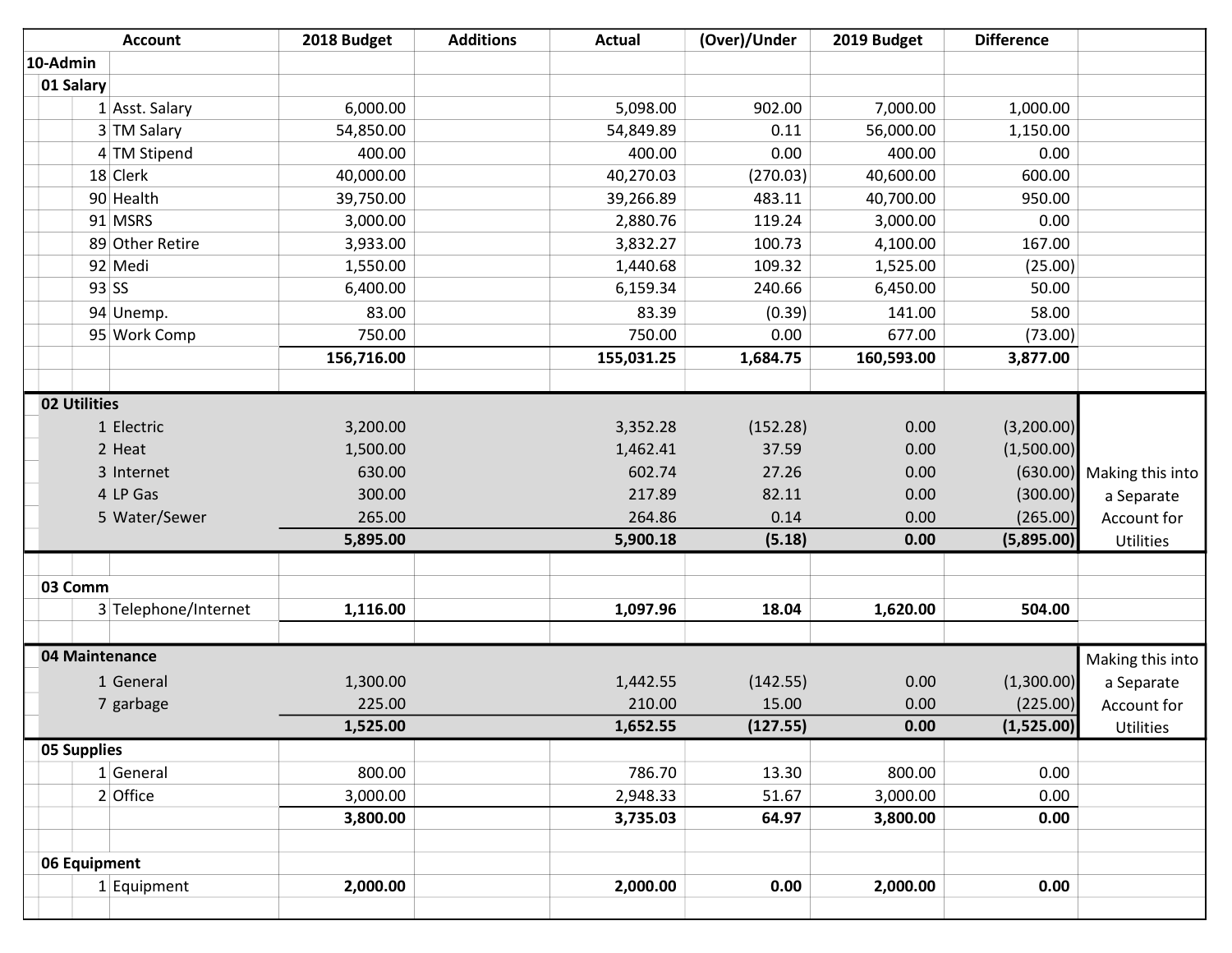| <b>Account</b>              | 2018 Budget | <b>Additions</b> | <b>Actual</b> | (Over)/Under | 2019 Budget | <b>Difference</b> |                  |
|-----------------------------|-------------|------------------|---------------|--------------|-------------|-------------------|------------------|
| 08 Admin Costs              |             |                  |               |              |             |                   |                  |
| 1 Ads                       |             | 300.00           | 221.00        | 79.00        | 300.00      | 0.00              |                  |
| 2 Dues/Subs                 |             | 300.00           | 300.00        | 0.00         | 300.00      | 0.00              |                  |
| 3 liens                     | 2,500.00    |                  | 2,906.00      | (406.00)     | 2,700.00    | 200.00            |                  |
| 4 Postage                   | 2,000.00    |                  | 2,147.87      | (147.87)     | 2,200.00    | 200.00            |                  |
| 5 Training                  |             | 450.00           | 166.24        | 283.76       | 350.00      | (100.00)          |                  |
| 6 Travel                    |             | 250.00           | 164.45        | 85.55        | 200.00      | (50.00)           |                  |
|                             | 5,800.00    |                  | 5,905.56      | (105.56)     | 6,050.00    | 250.00            |                  |
| <b>Total Administration</b> | 176,852.00  |                  | 175,322.53    | 1,529.47     | 174,063.00  |                   | \$<br>(2,789.00) |
|                             |             |                  |               |              |             |                   |                  |
| <b>20-PD</b>                |             |                  |               |              |             |                   |                  |
| 01 Salary                   |             |                  |               |              |             |                   |                  |
| 5 Chief                     | 42,100.00   |                  | 42,097.80     | 2.20         | 42,942.00   | 842.00            |                  |
| 6 PC Stipend                | 2,500.00    |                  | 2,500.00      | 0.00         | 2,500.00    | 0.00              |                  |
| 7 Patrolman                 | 35,360.00   |                  | 35,475.00     | (115.00)     | 34,320.00   | (1,040.00)        |                  |
| Patrol On Call              |             | 2,080.00         | 1,770.00      | 310.00       | 0.00        | (2,080.00)        |                  |
| 8 Reserves Salary           | 10,000.00   |                  | 15,293.40     | (5,293.40)   | 30,200.00   | 20,200.00         |                  |
| Reserve On Call             |             | 832.00           | 1,530.00      | (698.00)     | 0.00        | (832.00)          |                  |
| Overtime                    |             | 0.00             |               | 0.00         | 3,000.00    | 3,000.00          |                  |
| Vacations P/T               | 2,080.00    |                  | 1,492.50      | 587.50       | 0.00        | (2,080.00)        |                  |
| Sick Days P/T               | 2,080.00    |                  | 678.00        | 1,402.00     | 0.00        | (2,080.00)        |                  |
| Holiday P/T                 |             | 2,496.00         | 2,271.00      | 225.00       | 0.00        | (2,496.00)        |                  |
| <b>Court Time</b>           |             | 432.00           |               | 432.00       | 0.00        | (432.00)          |                  |
| 90 Health                   | 51,750.00   |                  | 39,018.47     | 12,731.53    | 36,000.00   | (15,750.00)       |                  |
| 91 MSRS                     | 3,050.00    |                  | 3,012.68      | 37.32        | 3,200.00    | 150.00            |                  |
| 92 MEDI                     | 1,425.00    |                  | 1,458.88      | (33.88)      | 1,625.00    | 200.00            |                  |
| $93$ SS                     |             | 6,075.00         | 6,237.91      | (162.91)     | 6,900.00    | 825.00            |                  |
| 94 Unemp                    |             | 94.00            | 94.00         | 0.00         | 158.00      | 64.00             |                  |
| 95 Work Comp                | 4,814.00    |                  | 4,814.00      | 0.00         | 4,576.00    | (238.00)          |                  |
|                             | 167,168.00  |                  | 157,743.64    | 9,424.36     | 165,421.00  | (1,747.00)        |                  |
|                             |             |                  |               |              |             |                   |                  |
| 02 Utilities                |             |                  |               |              |             |                   |                  |
| 1 Electric                  |             | 300.00           | 300.00        | 0.00         |             | (300.00)          | Making this into |
| 2 heat                      |             | 750.00           | 719.40        | 30.60        |             | (750.00)          | a Separate       |
| 3 Internet                  |             |                  |               | 0.00         | 0.00        | 0.00              | Account for      |
| 5 Water/Sewer               |             | 265.00           | 264.85        | 0.15         |             | (265.00)          | Utilities        |
|                             | 1,315.00    |                  | 1,284.25      | 30.75        |             | (1,315.00)        |                  |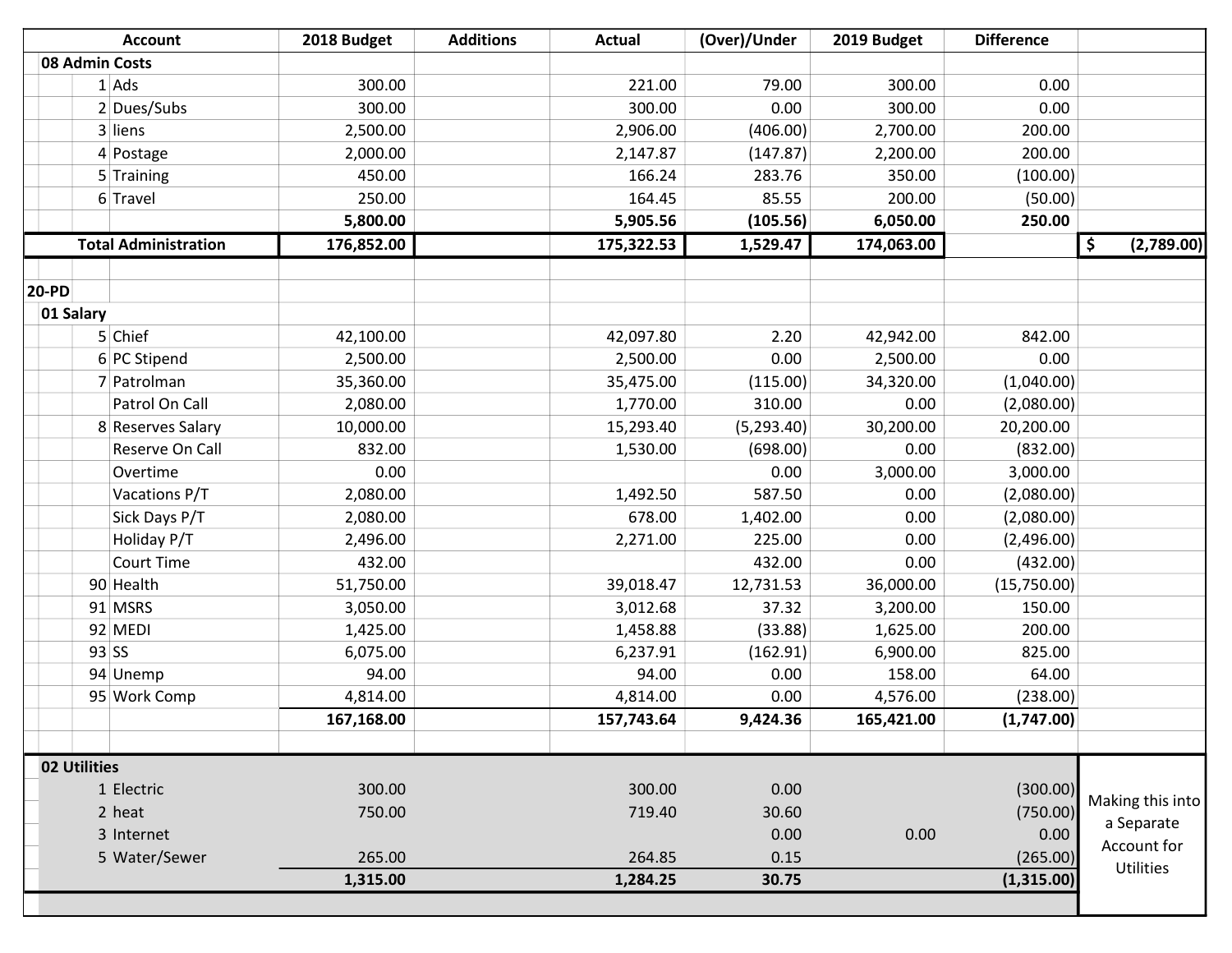|             | <b>Account</b>                 | 2018 Budget | <b>Additions</b> | <b>Actual</b> | (Over)/Under | 2019 Budget | <b>Difference</b> |            |
|-------------|--------------------------------|-------------|------------------|---------------|--------------|-------------|-------------------|------------|
| 03 Comm     |                                |             |                  |               |              |             |                   |            |
|             | 1 Cell Phones                  | 0.00        |                  | 0.00          | 0.00         |             | 0.00              |            |
|             | 2 Telephone                    | 375.00      |                  | 373.86        | 1.14         | 375.00      | 0.00              |            |
|             | 3 Dispatch                     | 2,500.00    |                  | 2,412.04      | 87.96        | 2,500.00    | 0.00              |            |
|             |                                | 2,875.00    |                  | 2,785.90      | 89.10        | 2,875.00    | 0.00              |            |
| 05 Supplies |                                |             |                  |               |              |             |                   |            |
|             | 1 General                      |             |                  |               |              |             |                   |            |
|             | 2 Office                       | 400.00      |                  | 404.97        | (4.97)       | 400.00      | 0.00              |            |
|             | 3 Uniforms                     | 1,000.00    |                  | 788.87        | 211.13       | 1,550.00    | 550.00            |            |
|             | 4 Uniform Accout.              | 200.00      |                  | 150.10        | 49.90        |             | (200.00)          |            |
|             | 5 Duty Gear                    | 400.00      |                  | 479.13        | (79.13)      |             | (400.00)          |            |
|             | 6 Tasers                       | 792.00      |                  | 792.00        | 0.00         | 792.00      | 0.00              |            |
|             | 7 Training Ammo                | 500.00      |                  | 495.68        | 4.32         | 300.00      | (200.00)          |            |
|             | 8 Comm. Relations              | 250.00      |                  | 0.00          | 250.00       | 150.00      | (100.00)          |            |
|             | 10 Forms/Printing              | 300.00      |                  | 10.85         | 289.15       | 200.00      | (100.00)          |            |
|             |                                | 3,842.00    |                  | 3,121.60      | 720.40       | 3,392.00    | (450.00)          |            |
| 07 Sub Con  |                                |             |                  |               |              |             |                   |            |
|             | 1 Subcontract                  | 0.00        |                  |               |              | 0.00        | 0.00              |            |
|             | 2 Prisoner Housing/Meals       | 408.00      |                  | 312.00        | 96.00        | 408.00      | 0.00              |            |
|             |                                | 408.00      |                  | 312.00        | 96.00        | 408.00      | 0.00              |            |
| 08 Admin    |                                |             |                  |               |              |             |                   |            |
|             | 2 Dues/Subs                    | 150.00      |                  | 230.00        | (80.00)      | 230.00      | 80.00             |            |
|             | 4 Postage                      | 50.00       |                  | 0.00          | 50.00        | 50.00       | 0.00              |            |
|             | 5 Training                     | 500.00      |                  | 664.87        | (164.87)     | 650.00      | 150.00            |            |
|             | 8 Record Keeping (Spillman     | 2,100.00    |                  | 2,100.00      | 0.00         | 2,100.00    | 0.00              |            |
|             | 13 Publications/Law Books      | 274.00      |                  | 225.50        | 48.50        | 274.00      | 0.00              |            |
|             | 14 Online Training             | 480.00      |                  | 180.00        | 300.00       | 450.00      | (30.00)           |            |
|             |                                | 3,554.00    |                  | 3,400.37      | 153.63       | 3,754.00    | 200.00            |            |
| 09 Vehicle  |                                |             |                  |               |              |             |                   |            |
|             | 1 Maintenance                  | 625.00      |                  | 330.64        | 294.36       | 500.00      | (125.00)          |            |
|             | $2$ Fuel                       | 3,500.00    |                  | 4,494.83      | (994.83)     | 4,200.00    | 700.00            |            |
|             | 4 Reserve Acct                 | 4,000.00    |                  | 4,000.00      | 0.00         | 4,000.00    | 0.00              |            |
|             | 5 Wearable Veh. Items          | 750.00      |                  | 662.20        | 87.80        | 750.00      | 0.00              |            |
|             | 6 Misc. Fluids/Cleaning        | 125.00      |                  | 57.87         | 67.13        | 125.00      | 0.00              |            |
|             |                                | 9,000.00    |                  | 9,545.54      | (545.54)     | 9,575.00    | 575.00            |            |
|             | <b>TOTAL POLICE DEPARTMENT</b> | 188,162.00  |                  | 178,193.30    | 9,968.70     | 185,425.00  |                   | (2,737.00) |
|             |                                |             |                  |               |              |             |                   |            |
| 30-Fire     |                                |             |                  |               |              |             |                   |            |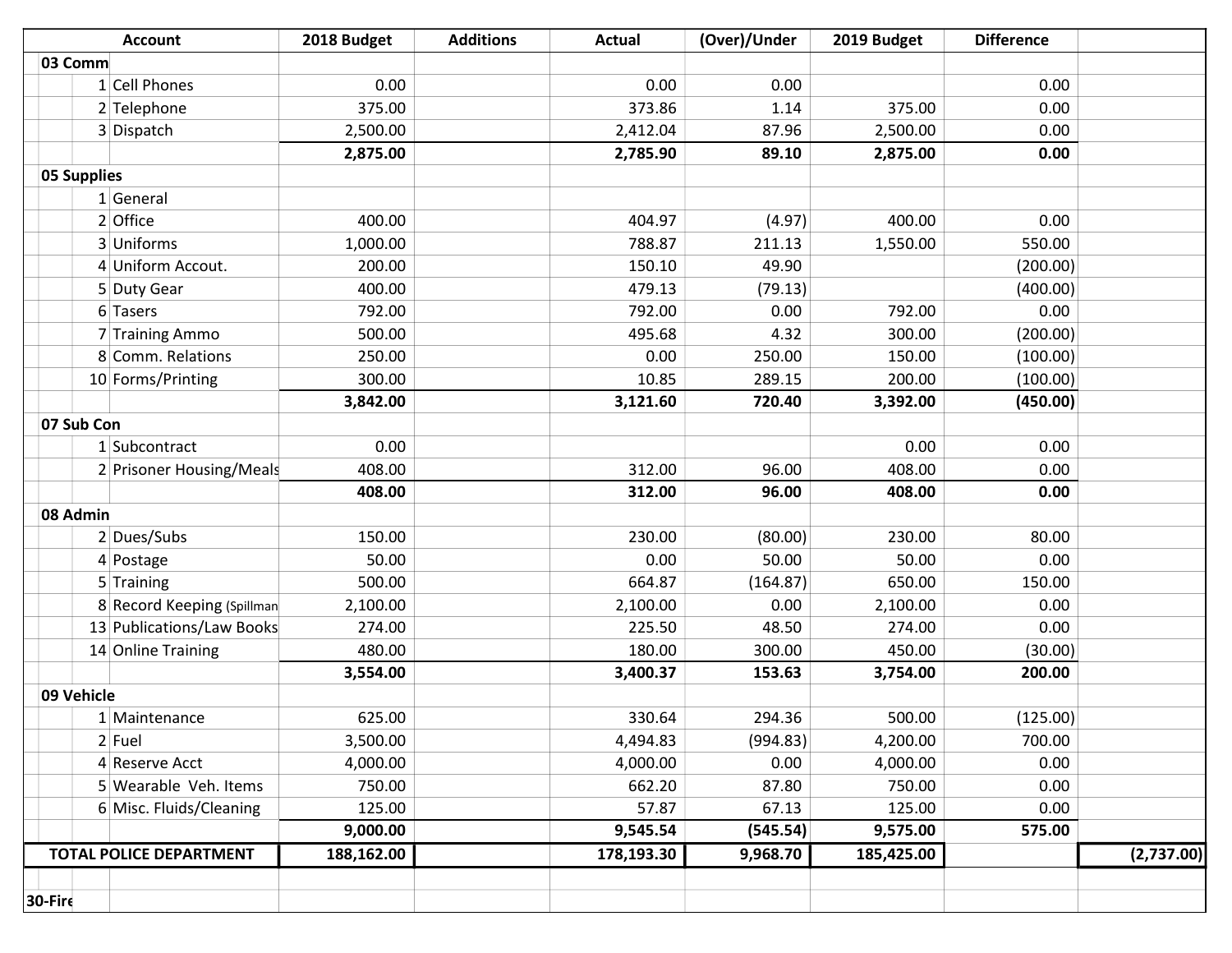|                | <b>Account</b>  | 2018 Budget | <b>Additions</b> | <b>Actual</b> | (Over)/Under | 2019 Budget | <b>Difference</b> |                             |
|----------------|-----------------|-------------|------------------|---------------|--------------|-------------|-------------------|-----------------------------|
| 01 Salary      |                 |             |                  |               |              |             |                   |                             |
|                | 9 Firefighters  | 16,540.00   |                  | 15,187.38     | 1,352.62     | 17,000.00   | 460.00            |                             |
|                | 19 Fire Chief   | 7,000.00    |                  | 7,000.00      | 0.00         | 7,000.00    | 0.00              |                             |
|                | 20 Asst. Chief  | 3,500.00    |                  | 3,500.00      | 0.00         | 3,500.00    | 0.00              |                             |
|                | 92 Medi         | 400.00      |                  | 361.78        | 38.22        | 400.00      | 0.00              |                             |
|                | 93 SS           | 1,680.00    |                  | 1,546.74      | 133.26       | 1,700.00    | 20.00             |                             |
|                | 94 Unemp        | 23.00       |                  | 23.00         | 0.00         | 39.00       | 16.00             |                             |
|                | 95 Work Comp    | 3,932.00    |                  | 3,932.00      | 0.00         | 3,731.00    | (201.00)          |                             |
|                |                 | 33,075.00   |                  | 31,550.90     | 1,524.10     | 33,370.00   | 295.00            |                             |
|                |                 |             |                  |               |              |             |                   |                             |
| 02 Utilities   |                 |             |                  |               |              |             |                   |                             |
|                | 1 Electric      | 1,000.00    |                  | 1,000.00      | 0.00         |             | (1,000.00)        |                             |
|                | 2 Heat          | 2,250.00    |                  | 2,250.00      | 0.00         |             | (2,250.00)        | Making A                    |
|                | 3 Internet      |             |                  |               | 0.00         |             | 0.00              | Separate Accont<br>For This |
|                | 5 Water/Sewer   | 265.00      |                  | 252.85        | 12.15        |             | (265.00)          |                             |
|                |                 | 3,515.00    |                  | 3,502.85      | 12.15        |             | (3,515.00)        |                             |
|                |                 |             |                  |               |              |             |                   |                             |
| 03 Comm        |                 |             |                  |               |              |             |                   |                             |
|                | 2 Pagers        | 3,000.00    |                  | 2,982.04      | 17.96        | 3,000.00    | 0.00              |                             |
|                | 3 Telephone     | 760.00      |                  | 742.81        | 17.19        | 760.00      | 0.00              |                             |
|                | 5 PSAP Dispatch | 1,500.00    |                  | 1,327.96      | 172.04       | 1,500.00    | 0.00              |                             |
|                |                 | 5,260.00    |                  | 5,052.81      | 207.19       | 5,260.00    | 0.00              |                             |
|                |                 |             |                  |               |              |             |                   |                             |
| 04 Maintenance |                 |             |                  |               |              |             |                   |                             |
|                | 2 Building      | 500.00      |                  | 616.53        | (116.53)     | 0.00        |                   | (500.00) Making A Separate  |
|                | 7 Garbage       | 225.00      |                  | 210.00        | 15.00        | 0.00        | (225.00)          | Account For This.           |
|                | 12 Extinguisher | 150.00      |                  | 214.55        | (64.55)      | 200.00      | 50.00             |                             |
|                |                 | 875.00      |                  | 1,041.08      | (166.08)     | 200.00      | (675.00)          |                             |
|                |                 |             |                  |               |              |             |                   |                             |
| 05 Supplies    |                 |             |                  |               |              |             |                   |                             |
|                | $1$ General     | 400.00      |                  | 320.32        | 79.68        | 400.00      | 0.00              |                             |
|                | $2$ Office      | 500.00      |                  | 329.99        | 170.01       | 500.00      | 0.00              |                             |
|                | 3 Uniforms      | 750.00      |                  | 164.00        | 586.00       | 750.00      | 0.00              |                             |
|                | 6 Fire Pre. Mat | 100.00      |                  | 0.00          | 100.00       | 100.00      | 0.00              |                             |
|                |                 | 1,750.00    |                  | 814.31        | 935.69       | 1,750.00    | 0.00              |                             |
|                |                 |             |                  |               |              |             |                   |                             |
|                |                 |             |                  |               |              |             |                   |                             |
| 06 Equipment   |                 |             |                  |               |              |             |                   |                             |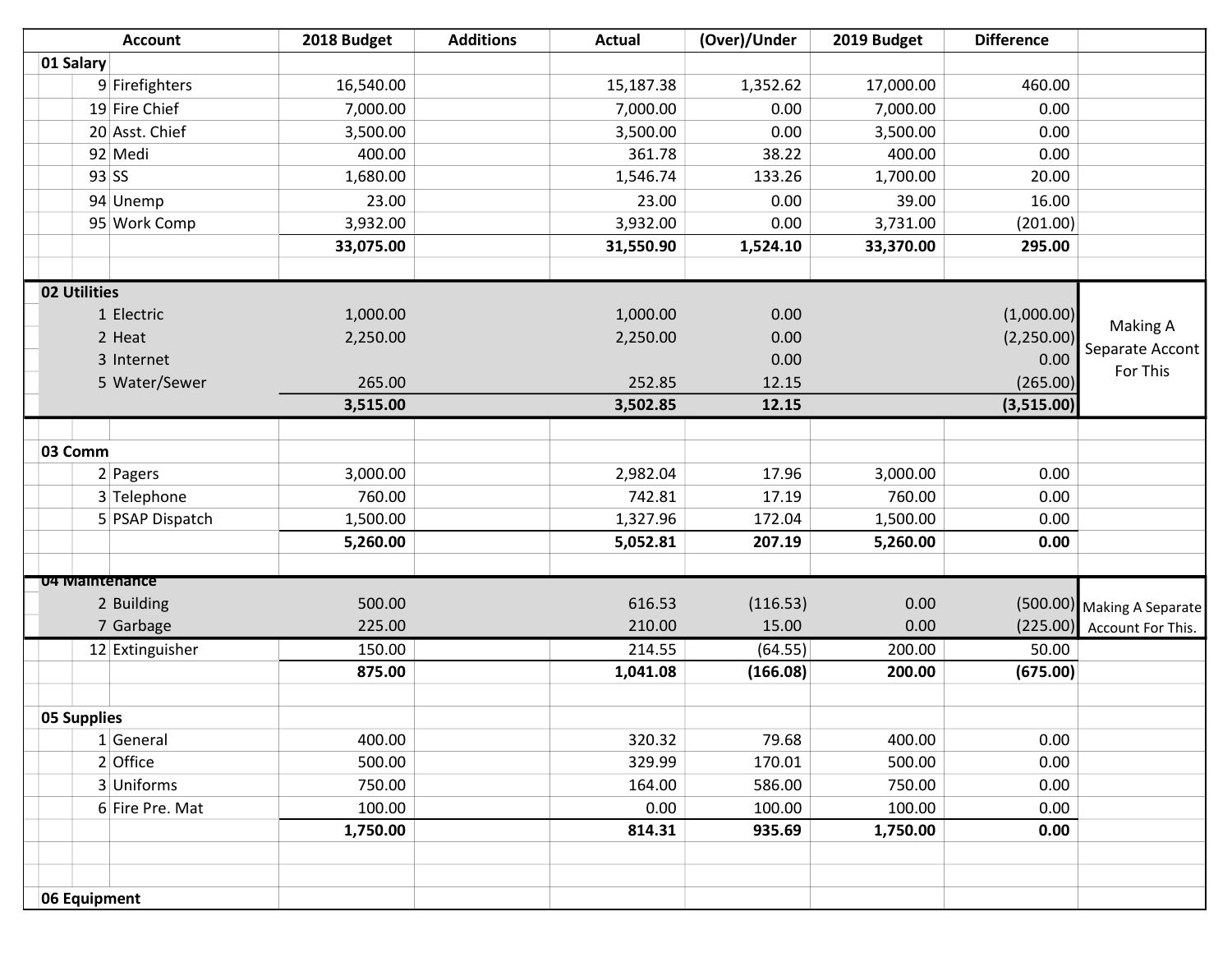|            | <b>Account</b>               | 2018 Budget | <b>Additions</b> | <b>Actual</b> | (Over)/Under | 2019 Budget | <b>Difference</b> |               |            |
|------------|------------------------------|-------------|------------------|---------------|--------------|-------------|-------------------|---------------|------------|
|            | $1$ Equipment                | 4,000.00    |                  | 4,010.64      | (10.64)      | 4,000.00    | 0.00              |               |            |
|            | 2 Turnout                    | 3,000.00    |                  | 3,526.00      | (526.00)     | 3,600.00    | 600.00            |               |            |
|            | 3 SCBA                       | 1,000.00    |                  | 1,000.00      | 0.00         | 1,000.00    | 0.00              |               |            |
|            | 6 Pump Testing               | 1,000.00    |                  | 897.00        | 103.00       | 1,000.00    | 0.00              |               |            |
|            |                              | 9,000.00    |                  | 9,433.64      | (433.64)     | 9,600.00    | 600.00            |               |            |
|            |                              |             |                  |               |              |             |                   |               |            |
|            | 07 Sub Cont                  |             |                  |               |              |             |                   |               |            |
|            | 3 Health Eval                | 500.00      |                  | 260.00        | 240.00       | 500.00      | 0.00              |               |            |
|            | 4 Fire Training              | 2,000.00    |                  | 2,534.00      | (534.00)     | 2,600.00    | 600.00            |               |            |
|            | 5 EMS Training               | 500.00      |                  | 0.00          | 500.00       | 500.00      | 0.00              |               |            |
|            | 7 Firehouse Rep              | 0.00        |                  | 0.00          | 0.00         | 0.00        | 0.00              |               |            |
|            |                              | 3,000.00    |                  | 2,794.00      | 206.00       | 3,600.00    | 600.00            |               |            |
|            |                              |             |                  |               |              |             |                   |               |            |
|            | 08 Admin Costs               |             |                  |               |              |             |                   |               |            |
|            | $2$ Dues/Subs                | 500.00      |                  | 472.00        | 28.00        | 500.00      | 0.00              |               |            |
|            | $4$ Postage                  | 25.00       |                  | 0.00          | 25.00        | 25.00       | 0.00              |               |            |
|            |                              | 525.00      |                  | 472.00        | 53.00        | 525.00      | 0.00              |               |            |
|            |                              |             |                  |               |              |             |                   |               |            |
|            | 09 Vehicle                   |             |                  |               |              |             |                   |               |            |
|            | 1 Maintenance                | 5,000.00    |                  | 4,965.97      | 34.03        | 5,000.00    | 0.00              |               |            |
|            | $2$ Gas & Oil                | 1,800.00    |                  | 1,141.43      | 658.57       | 1,800.00    | 0.00              |               |            |
|            | 4 Reserve Acct               | 10,000.00   |                  | 10,000.00     |              | 10,000.00   | 0.00              |               |            |
|            | 4 Vehicle Eqiupment          | 4,400.00    |                  | 4,371.73      |              | 2,000.00    | (2,400.00)        |               |            |
|            |                              | 21,200.00   |                  | 20,479.13     | 720.87       | 18,800.00   | (2,400.00)        |               |            |
|            |                              |             |                  |               |              |             |                   |               |            |
|            | 98 Loans                     |             |                  |               |              |             |                   |               |            |
|            | 3 New FD Truck               | 19,585.00   |                  | 19,584.84     | 0.16         | 19,584.84   | (0.16)            |               |            |
|            |                              |             |                  |               |              |             |                   |               |            |
|            |                              |             |                  |               |              |             |                   |               |            |
| 99 Misc    |                              |             |                  |               |              |             |                   |               |            |
|            | 2 Mutual Aid                 | 300.00      |                  | 187.00        | 113.00       | 300.00      | 0.00              |               |            |
|            |                              |             |                  |               |              |             |                   |               |            |
|            | <b>TOTAL FIRE DEPARTMENT</b> | 98,085.00   |                  | 94,912.56     | 3,172.44     | 92,989.84   |                   | $\frac{1}{2}$ | (5,095.16) |
|            |                              |             |                  |               |              |             |                   |               |            |
|            |                              |             |                  |               |              |             |                   |               |            |
|            |                              |             |                  |               |              |             |                   |               |            |
|            |                              |             |                  |               |              |             |                   |               |            |
| 40 Highway |                              |             |                  |               |              |             |                   |               |            |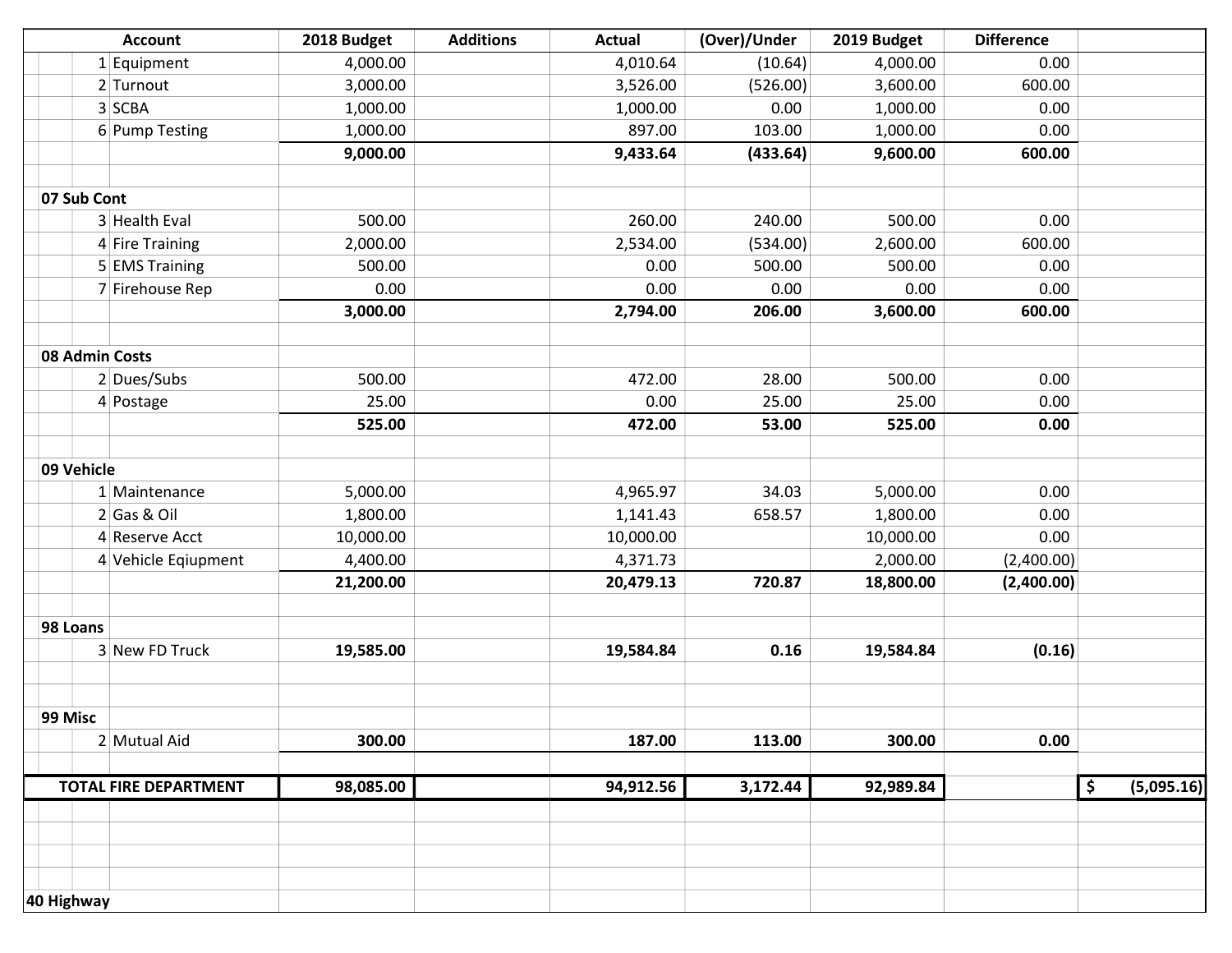| <b>Account</b> | 2018 Budget | <b>Additions</b> | <b>Actual</b> | (Over)/Under | 2019 Budget | <b>Difference</b> |  |
|----------------|-------------|------------------|---------------|--------------|-------------|-------------------|--|
| 01 Salary      | 2018 Budget |                  | <b>Actual</b> | Over/Under   |             | <b>Difference</b> |  |
| 10 Foreman     | 46,500.00   |                  | 44,532.83     | 1,967.17     | 47,600.00   | 1,100.00          |  |
| $11$ Crew      | 71,000.00   |                  | 67,716.28     | 3,283.72     | 72,500.00   | 1,500.00          |  |
| 90 Health      | 39,250.00   |                  | 38,811.95     | 438.05       | 38,500.00   | (750.00)          |  |
| 91 MSRS        | 8,350.00    |                  | 7,757.94      | 592.06       | 8,825.00    | 475.00            |  |
| 92 Medi        | 1,750.00    |                  | 1,607.41      | 142.59       | 1,800.00    | 50.00             |  |
| $93$ SS        | 7,300.00    |                  | 6,872.76      | 427.24       | 7,500.00    | 200.00            |  |
| 94 Unemp       | 84.00       |                  | 84.00         | 0.00         | 141.00      | 57.00             |  |
| 95 Work Comp   | 9,810.00    |                  | 9,810.00      | 0.00         | 8,827.00    | (983.00)          |  |
|                | 184,044.00  |                  | 177,193.17    | 6,850.83     | 185,693.00  | 1,649.00          |  |
|                |             |                  |               |              |             |                   |  |
| 02 Utilities   |             |                  |               |              |             |                   |  |
| 1 Electric     | 1,900.00    |                  | 1,530.58      | 369.42       | 1,900.00    | 0.00              |  |
| $2$ heat       | 6,500.00    |                  | 5,697.66      | 802.34       | 6,500.00    | 0.00              |  |
| 5 Water/Sewer  | 775.00      |                  | 758.56        | 16.44        | 775.00      | 0.00              |  |
|                | 9,175.00    |                  | 7,986.80      | 1,188.20     | 9,175.00    | 0.00              |  |
| 03 Comm        |             |                  |               |              |             |                   |  |
| 3 Telephone    | 400.00      |                  | 378.14        | 21.86        | 400.00      | 0.00              |  |
| 4 Radios       | 600.00      |                  | 335.91        | 264.09       | 600.00      | 0.00              |  |
|                | 1,000.00    |                  | 714.05        | 285.95       | 1,000.00    | 0.00              |  |
| 04 Maintenance |             |                  |               |              |             |                   |  |
| $1$ General    | 2,750.00    |                  | 2,308.73      | 441.27       | 2,750.00    | 0.00              |  |
| 3 Roads        | 145,000.00  | 78,216.00        | 236,933.08    | (13,717.08)  | 145,000.00  | 0.00              |  |
| 4 Salt/Sand    | 35,000.00   |                  | 32,270.34     | 2,729.66     | 40,000.00   | 5,000.00          |  |
| $7$ Garbage    | 225.00      |                  | 210.00        | 15.00        | 225.00      | 0.00              |  |
|                | 182,975.00  |                  | 271,722.15    | (10,531.15)  | 187,975.00  | 5,000.00          |  |
|                |             |                  |               |              |             |                   |  |
| 05 Supplies    |             |                  |               |              |             |                   |  |
| 1 General      | 100.00      |                  | 128.37        | (28.37)      | 125.00      | 25.00             |  |
| 2 Office       | 20.00       |                  | 5.99          | 14.01        | 20.00       | 0.00              |  |
| 4 Cloth Allow  | 900.00      |                  | 900.00        | 0.00         | 900.00      | 0.00              |  |
|                | 1,020.00    |                  | 1,034.36      | (14.36)      | 1,045.00    | 25.00             |  |
|                |             |                  |               |              |             |                   |  |
|                |             |                  |               |              |             |                   |  |
|                |             |                  |               |              |             |                   |  |
| 06 Equipment   |             |                  |               |              |             |                   |  |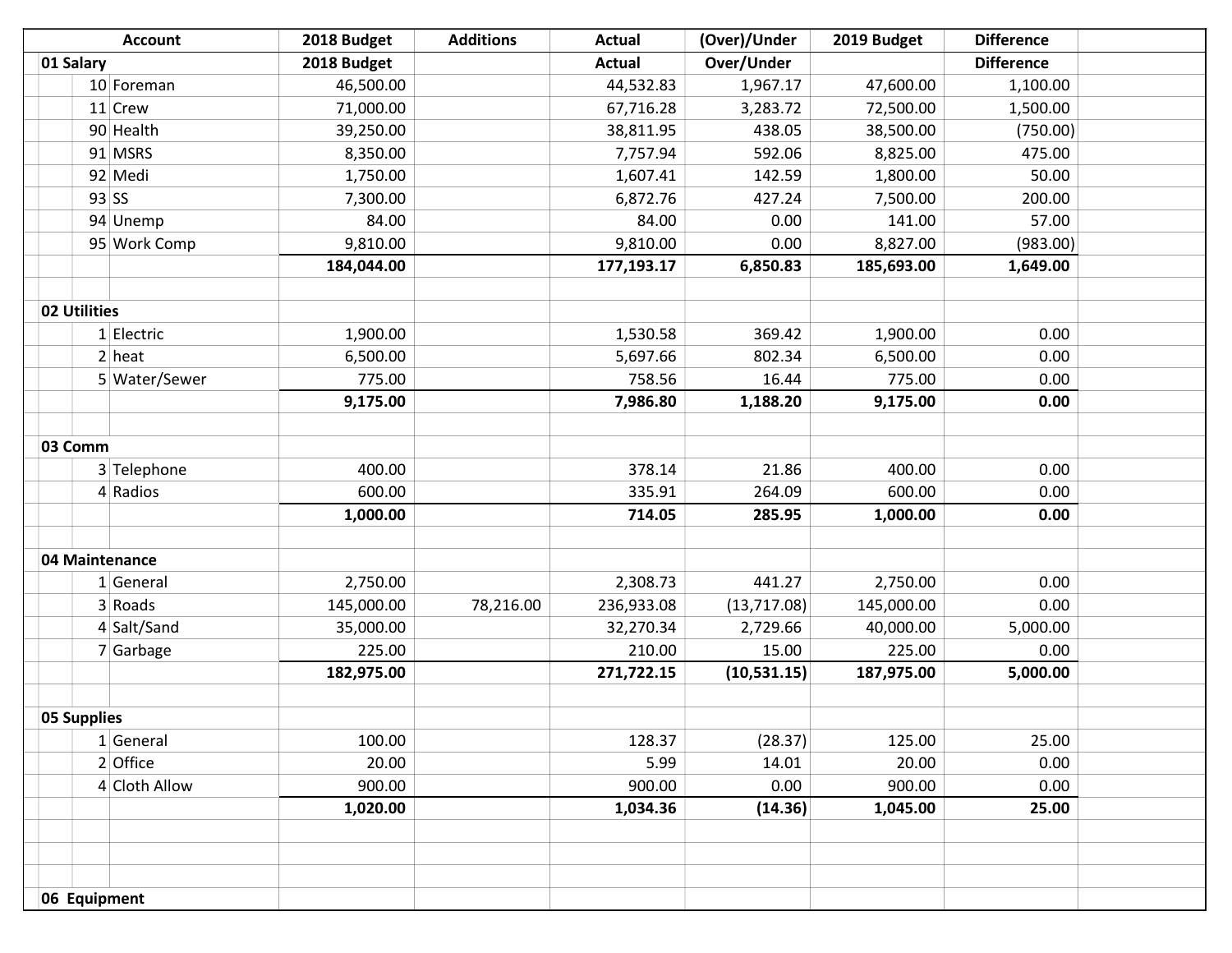|                | <b>Account</b>                  | 2018 Budget | <b>Additions</b> | <b>Actual</b>   | (Over)/Under | 2019 Budget | <b>Difference</b> |            |
|----------------|---------------------------------|-------------|------------------|-----------------|--------------|-------------|-------------------|------------|
|                | $1$ Equipment                   | 200.00      |                  | 0.00            | 200.00       | 200.00      | 0.00              |            |
|                |                                 |             |                  |                 |              |             |                   |            |
| 07 Sub Cont.   |                                 |             |                  |                 |              |             |                   |            |
|                | 1 Sub Contract                  | 1,000.00    |                  | 282.00          | 718.00       | 1,000.00    | 0.00              |            |
|                | 2 Drug Testing                  | 400.00      |                  | 259.25          | 140.75       | 400.00      | 0.00              |            |
|                |                                 | 1,400.00    |                  | 541.25          | 858.75       | 1,400.00    | 0.00              |            |
|                |                                 |             |                  |                 |              |             |                   |            |
| 08 Admin Costs |                                 |             |                  |                 |              |             |                   |            |
|                | 5 Training                      | 500.00      |                  | 300.00          | 200.00       | 500.00      | 0.00              |            |
|                |                                 |             |                  |                 |              |             |                   |            |
| 09 Vehicle     |                                 |             |                  |                 |              |             |                   |            |
|                | 1 Maintenance                   | 25,000.00   |                  | 16,856.00       | 8,144.00     | 25,000.00   | 0.00              |            |
|                | $2$ Gas/Oil                     | 22,000.00   |                  | 24,081.86       | (2,081.86)   | 25,000.00   | 3,000.00          |            |
|                | 4 Reserve Acct                  | 25,000.00   |                  | 25,000.00       | 0.00         | 25,000.00   | 0.00              |            |
|                |                                 | 72,000.00   |                  | 65,937.86       | 6,062.14     | 75,000.00   | 3,000.00          |            |
|                | <b>TOTAL HIGHWAY DEPARTMENT</b> | 452,314.00  | 78,216.00        | $525,429.64$ \$ | 5,100.36     | 461,988.00  |                   | \$9,674.00 |
|                |                                 |             |                  |                 |              |             |                   |            |
|                | 50 Grounds/Maintenance          |             |                  |                 |              |             |                   |            |
| 01 Salary      |                                 |             |                  |                 |              |             |                   |            |
|                | $12$ B/G Ceo                    | 39,250.00   |                  | 38,928.80       | 321.20       | 39,850.00   | 600.00            |            |
|                | 13 B/G Summer                   | 9,750.00    |                  | 9,560.49        | 189.51       | 11,000.00   | 1,250.00          |            |
|                | 90 Health                       | 13,200.00   |                  | 13,114.58       | 85.42        | 13,700.00   | 500.00            |            |
|                | 91 MSRS                         | 2,825.00    |                  | 2,729.90        | 95.10        | 2,975.00    | 150.00            |            |
|                | 92 Medi                         | 800.00      |                  | 700.90          | 99.10        | 750.00      | (50.00)           |            |
|                | $93$ SS                         | 3,100.00    |                  | 2,997.05        | 102.95       | 3,155.00    | 55.00             |            |
|                | 94 Unemp                        | 44.00       |                  | 44.00           | 0.00         | 74.00       | 30.00             |            |
|                | 95 Work Comp                    | 3,609.00    |                  | 3,609.00        | 0.00         | 3,592.00    | (17.00)           |            |
|                |                                 | 72,578.00   |                  | 71,684.72       | 893.28       | 75,096.00   | 2,518.00          |            |
|                |                                 |             |                  |                 |              |             |                   |            |
| 02 Utilities   |                                 |             |                  |                 |              |             |                   |            |
|                | 1 Electric                      | 500.00      |                  | 468.53          | 31.47        | 600.00      | 100.00            |            |
|                | $2$ Heat                        | 1,300.00    |                  | 1,287.05        | 12.95        | 1,500.00    | 200.00            |            |
|                | 5 Water/Sewer                   | 775.00      |                  | 770.56          | 4.44         | 775.00      | 0.00              |            |
|                |                                 | 2,575.00    |                  | 2,526.14        | 48.86        | 2,875.00    | 300.00            |            |
|                |                                 |             |                  |                 |              |             |                   |            |
| 04 Maintenance |                                 |             |                  |                 |              |             |                   |            |
|                | $1$ General                     | 1,500.00    |                  | 1,497.36        | 2.64         | 1,500.00    | 0.00              |            |
|                | 5 Backhoe                       | 300.00      |                  | 300.00          | 300.00       | 300.00      | 0.00              |            |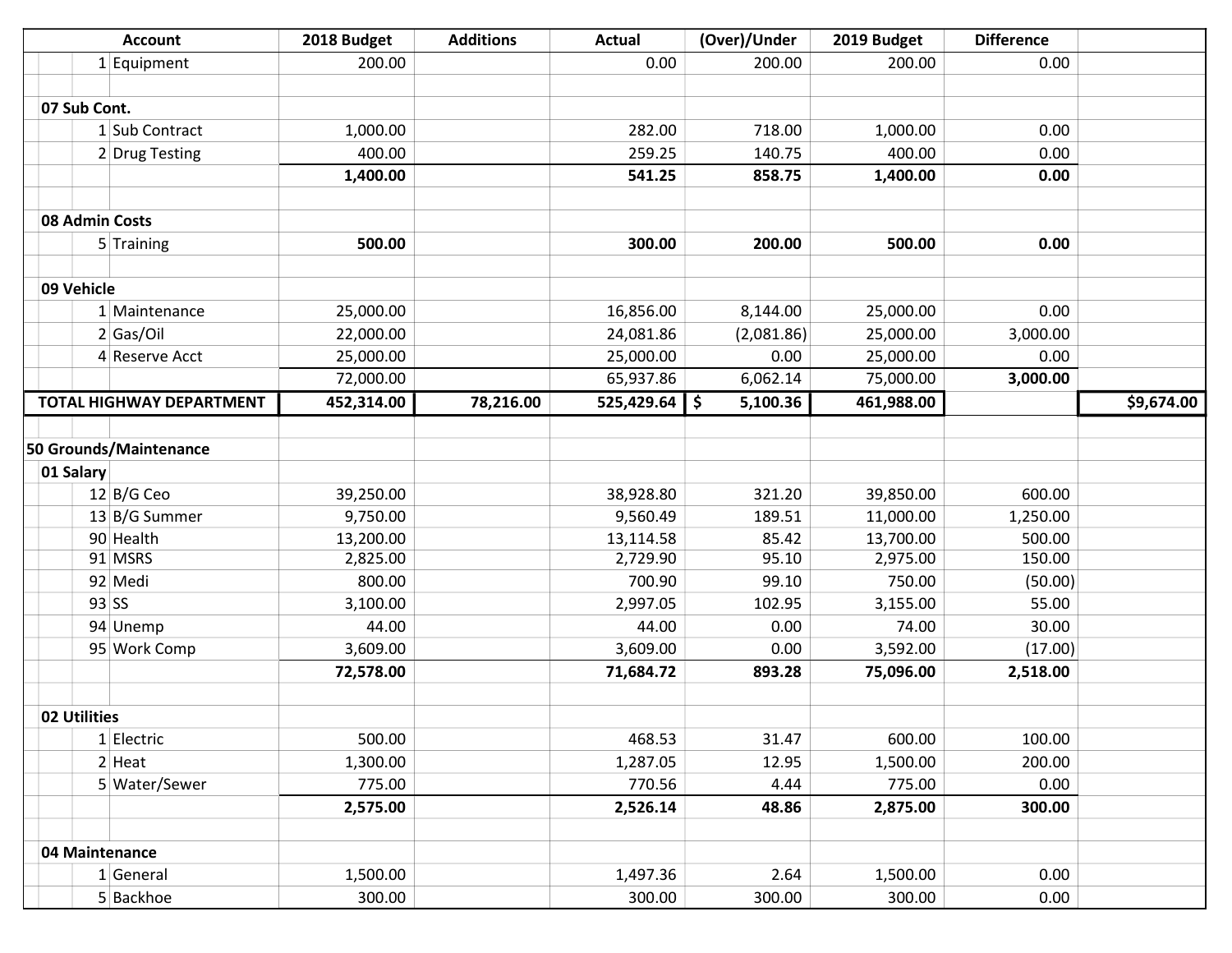|                | <b>Account</b>                         | 2018 Budget | <b>Additions</b> | <b>Actual</b> | (Over)/Under | 2019 Budget | <b>Difference</b> |                |
|----------------|----------------------------------------|-------------|------------------|---------------|--------------|-------------|-------------------|----------------|
|                |                                        | 1,800.00    |                  | 1,797.36      | 2.64         | 1,800.00    | 0.00              |                |
| 05 Supplies    |                                        |             |                  |               |              |             |                   |                |
|                | 1 General                              | 125.00      |                  | 153.72        | (28.72)      | 125.00      | 0.00              |                |
|                | 2 Office                               | 200.00      |                  | 157.96        | 42.04        | 200.00      | 0.00              |                |
|                | 4 Cloth Allow                          | 300.00      |                  | 294.93        | 5.07         | 300.00      | 0.00              |                |
|                |                                        | 625.00      |                  | 606.61        | 18.39        | 625.00      | 0.00              |                |
|                |                                        |             |                  |               |              |             |                   |                |
| 06 Equipment   |                                        |             |                  |               |              |             |                   |                |
|                | 1 Equipment                            | 1,000.00    |                  | 867.63        | 132.37       | 1,000.00    | 0.00              |                |
|                |                                        |             |                  |               |              |             |                   |                |
|                |                                        |             |                  |               |              |             |                   |                |
| 07 Sub Cont.   |                                        |             |                  |               |              |             |                   |                |
|                | 2 Drug Testing                         | 100.00      |                  | 43.75         | 56.25        | 100.00      | 0.00              |                |
|                |                                        |             |                  |               |              |             |                   |                |
| 08 Admin Costs |                                        |             |                  |               |              |             |                   |                |
|                | 2 Dues/Subs                            | 40.00       |                  | 20.00         | 40.00        | 40.00       | 0.00              |                |
|                | 4 Postage                              | 100.00      |                  | 100.00        | 0.00         | 100.00      | 0.00              |                |
|                | 5 Training                             | 200.00      |                  | 45.00         | 155.00       | 150.00      | (50.00)           |                |
|                | 10 Web/Email                           | 150.00      |                  | 156.00        | (6.00)       | 0.00        | (150.00)          |                |
|                |                                        | 490.00      |                  | 321.00        | 169.00       | 290.00      | (200.00)          |                |
|                |                                        |             |                  |               |              |             |                   |                |
| 09 Vehicle     |                                        |             |                  |               |              |             |                   |                |
|                | 1 Maintenance                          | 1,500.00    |                  | 1,502.30      | (2.30)       | 1,500.00    | 0.00              |                |
|                | 2 Gas/Oi                               | 4,000.00    |                  | 3,585.33      | 414.67       | 4,000.00    | 0.00              |                |
|                | 4 Reserve Acct                         | 5,000.00    |                  | 5,314.60      | (314.60)     | 5,000.00    | 0.00              |                |
|                |                                        | 10,500.00   |                  | 10,402.23     | 97.77        | 10,500.00   | 0.00              |                |
|                | <b>TOTAL GROUNDS &amp; MAINTENANCE</b> | 89,668.00   |                  | 88,249.44     | 1,418.56     | 92,286.00   |                   | 2,618.00<br>\$ |
|                |                                        |             |                  |               |              |             |                   |                |
| 60 Rec Dept.   |                                        |             |                  |               |              |             |                   |                |
| 01 Salary      |                                        |             |                  |               |              |             |                   |                |
|                | 14 Director                            | 33,500.00   |                  | 30,685.65     | 2,814.35     | 32,000.00   | (1,500.00)        |                |
|                | 15 Rec Summer                          | 6,800.00    |                  | 3,770.00      | 3,030.00     | 6,000.00    | (800.00)          |                |
|                | 90 Health                              | 13,100.00   |                  | 11,524.91     | 1,575.09     | 7,125.00    | (5,975.00)        |                |
|                | 91 MSRS                                | 2,425.00    |                  | 2,197.97      | 227.03       | 2,800.00    | 375.00            |                |
|                | 92 Medi                                | 600.00      |                  | 507.28        | 92.72        | 650.00      | 50.00             |                |
|                | $93$ SS                                | 2,575.00    |                  | 2,168.89      | 406.11       | 2,800.00    | 225.00            |                |
|                | 94 Unemp                               | 38.00       |                  | 38.00         | 0.00         | 64.00       | 26.00             |                |
|                | 95 Work Comp                           | 2,432.00    |                  | 2,431.78      | 0.22         | 1,602.00    | (830.00)          |                |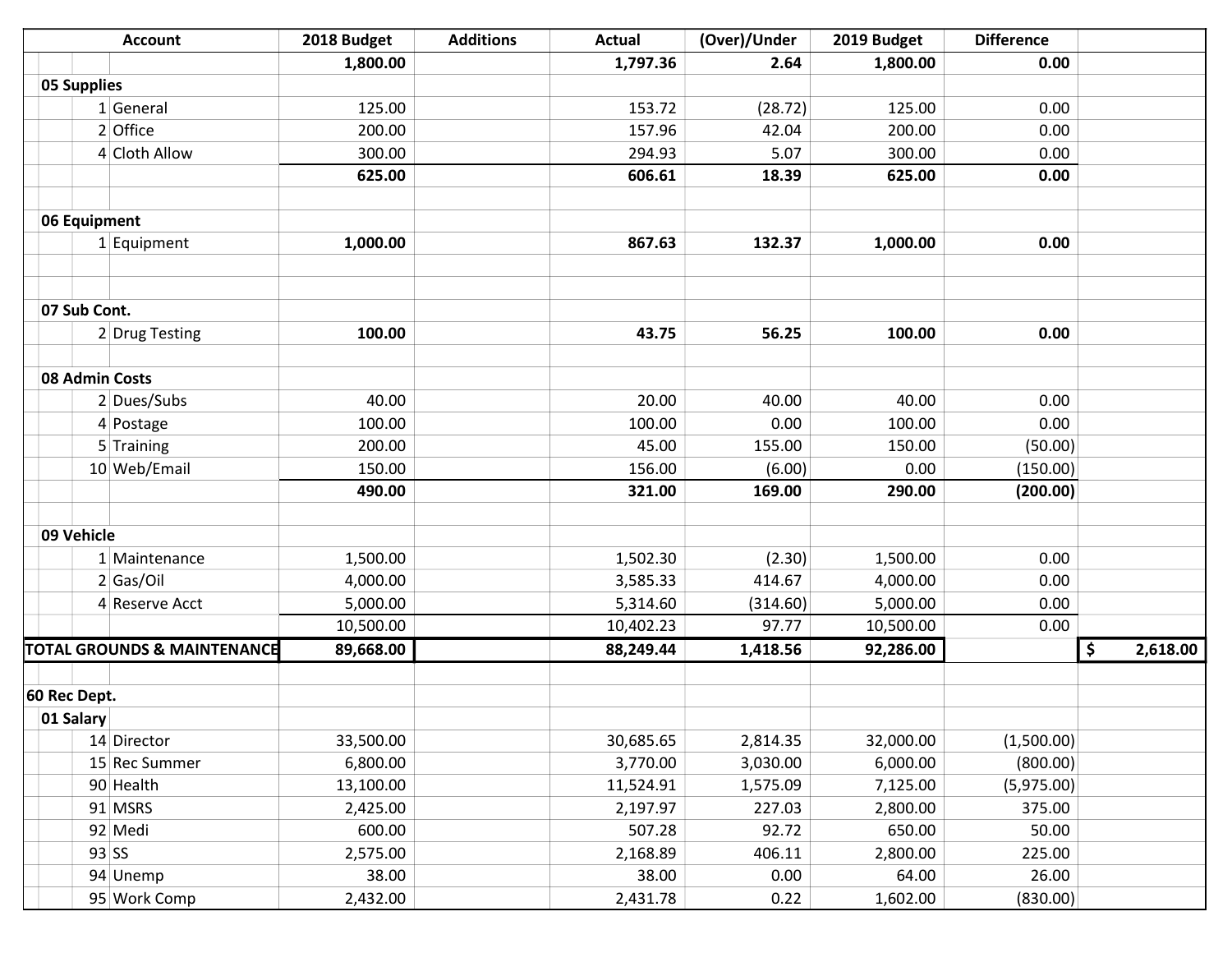| <b>Account</b>               | 2018 Budget | <b>Additions</b> | <b>Actual</b> | (Over)/Under | 2019 Budget | <b>Difference</b> |                  |
|------------------------------|-------------|------------------|---------------|--------------|-------------|-------------------|------------------|
|                              | 61,470.00   |                  | 53,324.48     | 8,145.52     | 53,041.00   | (8,429.00)        |                  |
|                              |             |                  |               |              |             |                   |                  |
| $\#$ 02 Utilitiles           |             |                  |               |              |             |                   |                  |
| 1 Electric                   | 2,000.00    |                  | 1,852.71      | 147.29       | 2,000.00    | 0.00              |                  |
| $2$ heat                     | 4,000.00    |                  | 3,826.94      | 173.06       | 4,000.00    | 0.00              |                  |
| 3 internet                   | 630.00      |                  | 611.71        | 18.29        |             | (630.00)          |                  |
| 4 Water/Sewer                | 775.00      |                  | 767.80        | 7.20         | 775.00      | 0.00              |                  |
|                              | 7,405.00    |                  | 7,059.16      | 345.84       | 6,775.00    | (630.00)          |                  |
|                              |             |                  |               |              |             |                   |                  |
| 03 Comm                      |             |                  |               |              |             |                   |                  |
| 3 Telephone/Internet         | 372.00      |                  | 390.48        | (18.48)      | 864.00      | 492.00            |                  |
| 04 Maintenance               |             |                  |               |              |             |                   |                  |
| 1 General                    | 3,000.00    |                  | 2,964.46      | 35.54        | 3,000.00    | 0.00              |                  |
| 7 Garbage                    | 245.00      |                  | 210.00        | 35.00        | 245.00      | 0.00              |                  |
| 8 Reserve Acct               | 6,000.00    |                  | 6,000.00      | 0.00         | 6,000.00    | 0.00              |                  |
|                              | 9,245.00    |                  | 9,174.46      | 70.54        | 9,245.00    | 0.00              |                  |
|                              |             |                  |               |              |             |                   |                  |
| 05 Supplies                  |             |                  |               |              |             |                   |                  |
| 2 Office                     | 500.00      |                  | 167.38        | 332.62       | 450.00      | (50.00)           |                  |
| 06 Equipment                 |             |                  |               |              |             |                   |                  |
| $1$ Equipment                | 2,000.00    |                  | 1,831.38      | 168.62       | 2,000.00    | 0.00              |                  |
|                              |             |                  |               |              |             |                   |                  |
|                              |             |                  |               |              |             |                   |                  |
| 08 Admin Costs               |             |                  |               |              |             |                   |                  |
| 2 Dues/Subs                  | 95.00       |                  | 95.00         | 0.00         | 95.00       | 0.00              |                  |
| 5 Training                   | 600.00      |                  | 496.00        | 104.00       | 600.00      | 0.00              |                  |
|                              | 695.00      |                  | 591.00        | 104.00       | 695.00      | 0.00              |                  |
| 09 Vehicle                   |             |                  |               |              |             |                   |                  |
| 1 Maintenance                | 1,000.00    |                  | 2,639.91      | (1,639.91)   | 1,000.00    | 0.00              |                  |
| 2 Gas/Oi                     | 800.00      |                  | 605.33        | 194.67       | 800.00      | 0.00              |                  |
|                              | 1,800.00    |                  | 3,245.24      | (1,445.24)   | 1,800.00    | 0.00              |                  |
| 99 Misc                      |             |                  |               |              |             |                   |                  |
| 1 Tournaments                | 300.00      |                  | 250.00        | 50.00        | 300.00      | 0.00              |                  |
| <b>TOTAL REC. DEPARTMENT</b> | 83,787.00   |                  | 76,033.58     | 7,753.42     | 75,170.00   |                   | \$<br>(8,617.00) |
|                              |             |                  |               |              |             |                   |                  |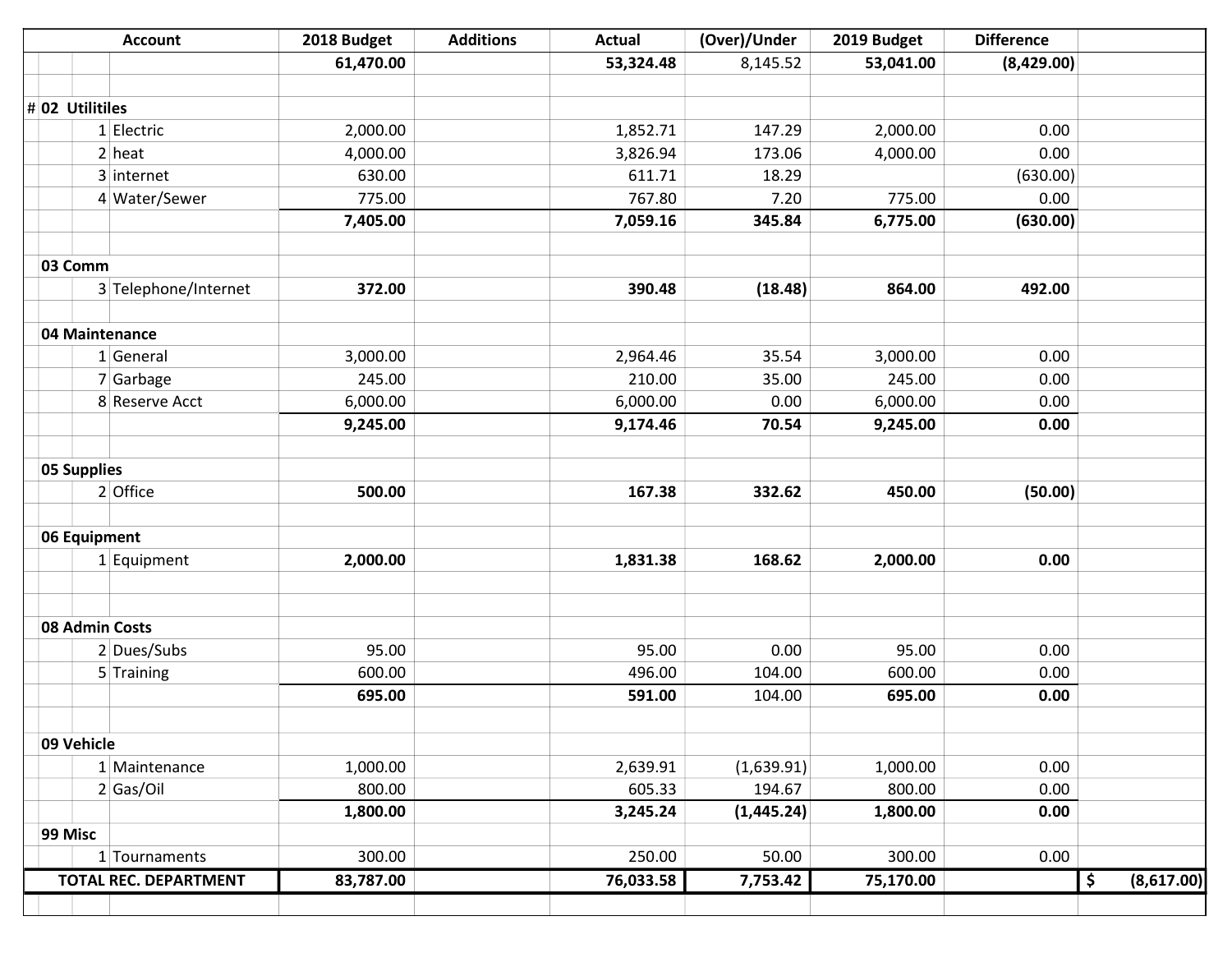|            | <b>Account</b>       | 2018 Budget | <b>Additions</b> | <b>Actual</b> | (Over)/Under | 2019 Budget | <b>Difference</b> |          |
|------------|----------------------|-------------|------------------|---------------|--------------|-------------|-------------------|----------|
| 70 Library |                      |             |                  |               |              |             |                   |          |
| 01 Salary  |                      |             |                  |               |              |             |                   |          |
|            | 16 Librarian         | 21,160.00   |                  | 20,593.00     | 567.00       | 21,500.00   | 340.00            |          |
|            | 17 Asst. Lib.        | 1,450.00    |                  | 1,406.50      | 43.50        | 2,000.00    | 550.00            |          |
|            | 90 Health            | 12,700.00   |                  | 12,613.94     | 86.06        | 13,150.00   | 450.00            |          |
|            | 92 Medi              | 340.00      |                  | 317.46        | 22.54        | 350.00      | 10.00             |          |
|            | $93$ SS              | 1,450.00    |                  | 1,357.76      | 92.24        | 1,475.00    | 25.00             |          |
|            | 94 Unemp             | 25.00       |                  | 25.00         | 0.00         | 42.00       | 17.00             |          |
|            | 95 Work Comp         | 127.00      |                  | 127.22        | (0.22)       | 109.00      | (18.00)           |          |
|            |                      | 37,252.00   |                  | 36,440.88     | 811.12       | 38,626.00   | 1,374.00          |          |
|            | 02 Utilities         |             |                  |               |              |             |                   |          |
|            | 1 Electric           | 1,000.00    |                  | 922.67        | 77.33        | 1,000.00    | 0.00              |          |
|            | $2$ heat             | 2,500.00    |                  | 2,555.77      | (55.77)      | 2,500.00    | 0.00              |          |
|            | 5 Water/Sewer        | 775.00      |                  | 758.56        | 16.44        | 775.00      | 0.00              |          |
|            |                      | 4,275.00    |                  | 4,237.00      | 38.00        | 4,275.00    | 0.00              |          |
| 03 Comm    |                      |             |                  |               |              |             |                   |          |
|            | 3 Telephone          | 380.00      |                  | 350.56        | 29.44        | 380.00      | 0.00              |          |
|            |                      |             |                  |               |              |             |                   |          |
|            | 04 Maintenance       |             |                  |               |              |             |                   |          |
|            | 1 General            | 500.00      |                  | 820.10        | (320.10)     | 500.00      | 0.00              |          |
|            | 7 Garbage            | 225.00      |                  | 210.00        | 15.00        | 225.00      | 0.00              |          |
|            |                      | 725.00      |                  | 1,030.10      | (305.10)     | 725.00      | 0.00              |          |
|            | 07 Supplies          |             |                  |               |              |             |                   |          |
|            | 1 General            | 100.00      |                  | 171.44        | (71.44)      | 100.00      | 0.00              |          |
|            | $2$ Office           | 200.00      |                  | 317.94        | (117.94)     | 200.00      | 0.00              |          |
|            | 5 Library Supp       | 250.00      |                  | 249.98        | 0.02         | 250.00      | 0.00              |          |
|            |                      | 550.00      |                  | 739.36        | (189.36)     | 550.00      | 0.00              |          |
|            | 08 Admin Costs       |             |                  |               |              |             |                   |          |
|            | 2 Dues/Subs          | 500.00      |                  | 485.99        | 14.01        | 500.00      | 0.00              |          |
|            | 4 Postage            | 100.00      |                  | 100.00        | 0.00         | 75.00       | (25.00)           |          |
|            | 5 Training           | 100.00      |                  | 75.00         | 25.00        | 100.00      | 0.00              |          |
|            | $9$ Lib. Allow       | 4,250.00    |                  | 4,573.76      | (323.76)     | 4,350.00    | 100.00            |          |
|            | 14 Tech Supp.        | 1,700.00    |                  | 1,690.00      | 10.00        | 1,700.00    | 0.00              |          |
|            |                      | 6,650.00    |                  | 6,924.75      | (274.75)     | 6,725.00    | 75.00             |          |
| 99 Misc    |                      |             |                  |               |              |             |                   |          |
|            | 3 Events/Actiiv      | 300.00      |                  | 196.41        | 103.59       | 300.00      | 0.00              |          |
|            | <b>TOTAL LIBRARY</b> | 50,132.00   |                  | 49,919.06     | 212.94       | 51,581.00   | \$                | 1,449.00 |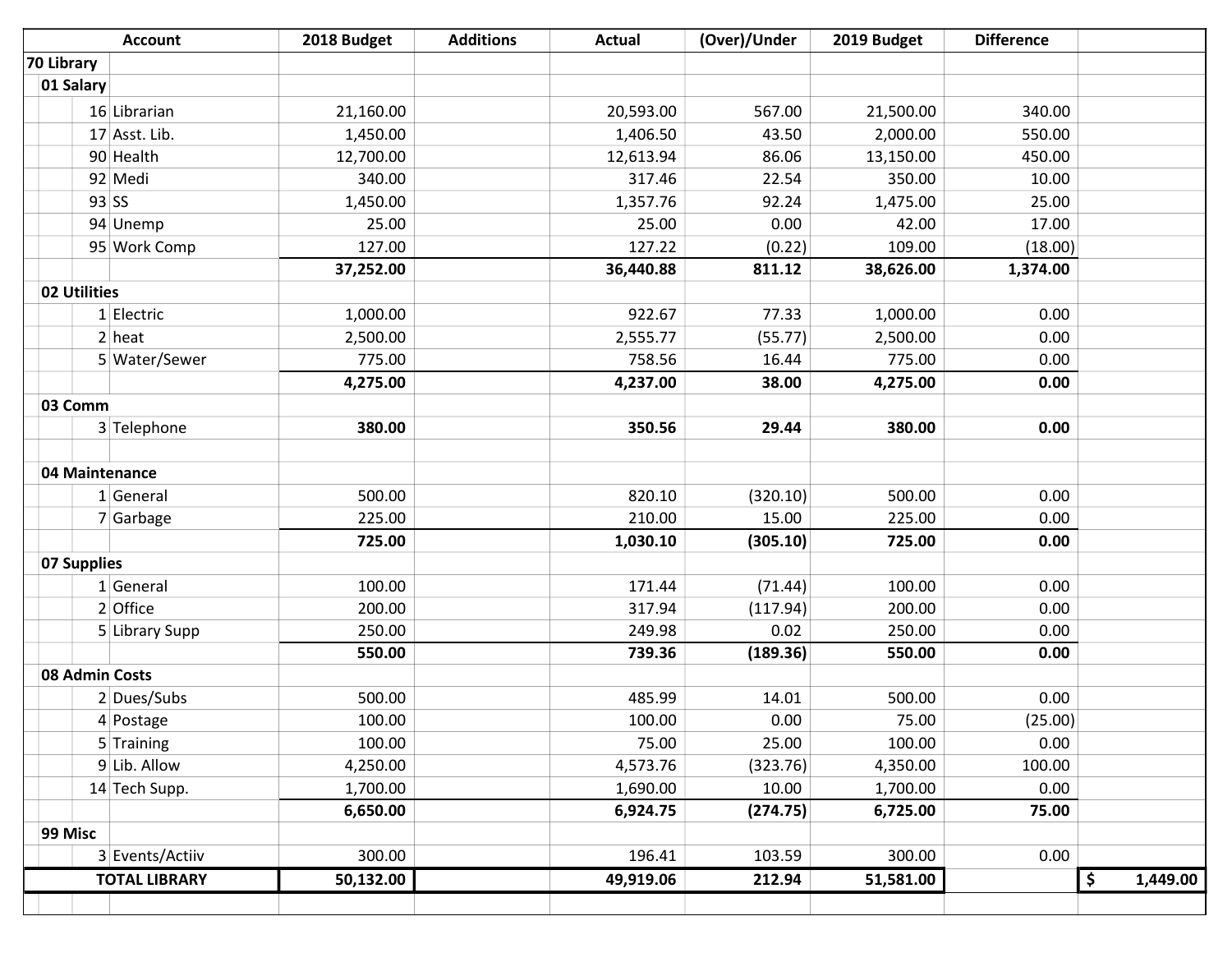|           |              | <b>Account</b>               | 2018 Budget | <b>Additions</b> | <b>Actual</b> | (Over)/Under | 2019 Budget | <b>Difference</b> |                 |
|-----------|--------------|------------------------------|-------------|------------------|---------------|--------------|-------------|-------------------|-----------------|
|           |              |                              |             |                  |               |              |             |                   |                 |
|           |              | <b>80 Building Utilities</b> |             |                  |               |              |             |                   |                 |
|           | $\mathbf{1}$ | Electric                     | 0.00        |                  |               |              | 4,500.00    | 4,500.00          |                 |
|           | $\mathbf{2}$ | Heat                         | 0.00        |                  |               |              | 4,500.00    | 4,500.00          |                 |
|           | 3            | Water/Sewer                  | 0.00        |                  |               |              | 800.00      | 800.00            |                 |
|           | 4            | Garbage                      | 0.00        |                  |               |              | 450.00      | 450.00            |                 |
|           | 6            | Maintenance                  | 0.00        |                  |               |              | 1,800.00    | 1,800.00          |                 |
|           | 7            | LP Gas                       | 0.00        |                  |               |              | 300.00      | 300.00            |                 |
|           | 7            | Email/Tech Office Bld.       | 0.00        |                  |               |              | 650.00      | 650.00            |                 |
|           |              |                              |             |                  |               |              | 13,000.00   |                   | \$<br>13,000.00 |
| 90 Other  |              |                              |             |                  |               |              |             |                   |                 |
|           |              | 1 Salary                     |             |                  |               |              |             |                   |                 |
|           |              | 92 Medi-ForCleaning Svc      | 57.00       |                  | 52.20         | 4.80         | 0.00        | (57.00)           |                 |
|           |              | 93 SS-For Cleaning Svc.      | 242.00      |                  | 223.20        | 18.80        | 0.00        | (242.00)          |                 |
|           |              |                              | 299.00      |                  | 275.40        | 23.60        | 0.00        |                   | ( \$299.00)     |
|           |              |                              |             |                  |               |              |             |                   |                 |
| 90 Approp |              |                              |             |                  |               |              |             |                   |                 |
|           |              | 1 StreetLight                | 26,000.00   |                  | 25,980.15     | 19.85        | 16,000.00   | (10,000.00)       |                 |
|           |              | 2 Ambulance                  | 20,650.00   |                  | 20,448.00     | 202.00       | 19,400.00   | (1,250.00)        |                 |
|           |              | 3 Hydrants                   | 58,356.00   |                  | 58,356.00     |              | 58,356.00   | 0.00              |                 |
|           |              | 4 Insurance                  | 28,000.00   |                  | 26,445.00     | 1,555.00     | 28,500.00   | 500.00            |                 |
|           |              | $6$ GA                       | 2,000.00    |                  | 1,434.40      | 565.60       | 2,000.00    | 0.00              |                 |
|           |              | 7 Solid Waste                | 14,000.00   |                  | 12,408.57     | 1,591.43     | 0.00        | (14,000.00)       |                 |
|           |              | 8 Cont Serv                  | 18,000.00   |                  | 16,037.20     | 1,962.80     | 21,000.00   | 3,000.00          |                 |
|           |              | $9$ Garbage                  | 600.00      |                  | 490.00        | 110.00       | 1,200.00    | 600.00            |                 |
|           |              | 10 Assessor                  | 7,000.00    |                  | 6,050.00      | 950.00       | 3,500.00    | (3,500.00)        |                 |
|           |              | 11 Auditor                   | 5,250.00    |                  | 5,250.00      | 0.00         | 5,000.00    | (250.00)          |                 |
|           |              | 12 Econ Dev.                 | 500.00      | 66,156.28        | 65,794.50     | 861.78       | 500.00      | 0.00              |                 |
|           |              | 14 Council                   | 5,000.00    |                  | 5,000.00      | 0.00         | 5,000.00    | 0.00              |                 |
|           |              | 15 Legal Fees                | 3,500.00    |                  | 3,353.16      | 146.84       | 3,500.00    | 0.00              |                 |
|           |              | 16 Plannin Bd                | 500.00      |                  | 203.00        | 297.00       | 500.00      | 0.00              |                 |
|           |              | 18 Education                 | 715,349.79  |                  | 715,349.79    | 0.00         | 715,349.79  | 0.00              |                 |
|           |              | 19 County Tax                | 87,219.00   |                  | 86,023.71     | 1,195.29     | 83,096.00   | (4, 123.00)       |                 |
|           |              | 20 Port. Toilet              | 850.00      |                  | 815.00        | 35.00        | 850.00      | 0.00              |                 |
|           |              | 21 Main Munici               | 2,700.00    |                  | 2,695.00      | 5.00         | 2,234.00    | (466.00)          |                 |
|           |              | 22 Loan & Prin               | 14,304.00   |                  | 14,303.76     | 0.24         | 14,303.76   | (0.24)            |                 |
|           |              | 23 Maint/Improv              | 15,000.00   |                  | 14,161.59     | 838.41       | 15,000.00   | 0.00              |                 |
|           |              | 25 Grant Match               | 1,500.00    |                  | 1,720.49      | (220.49)     | 1,500.00    | 0.00              |                 |